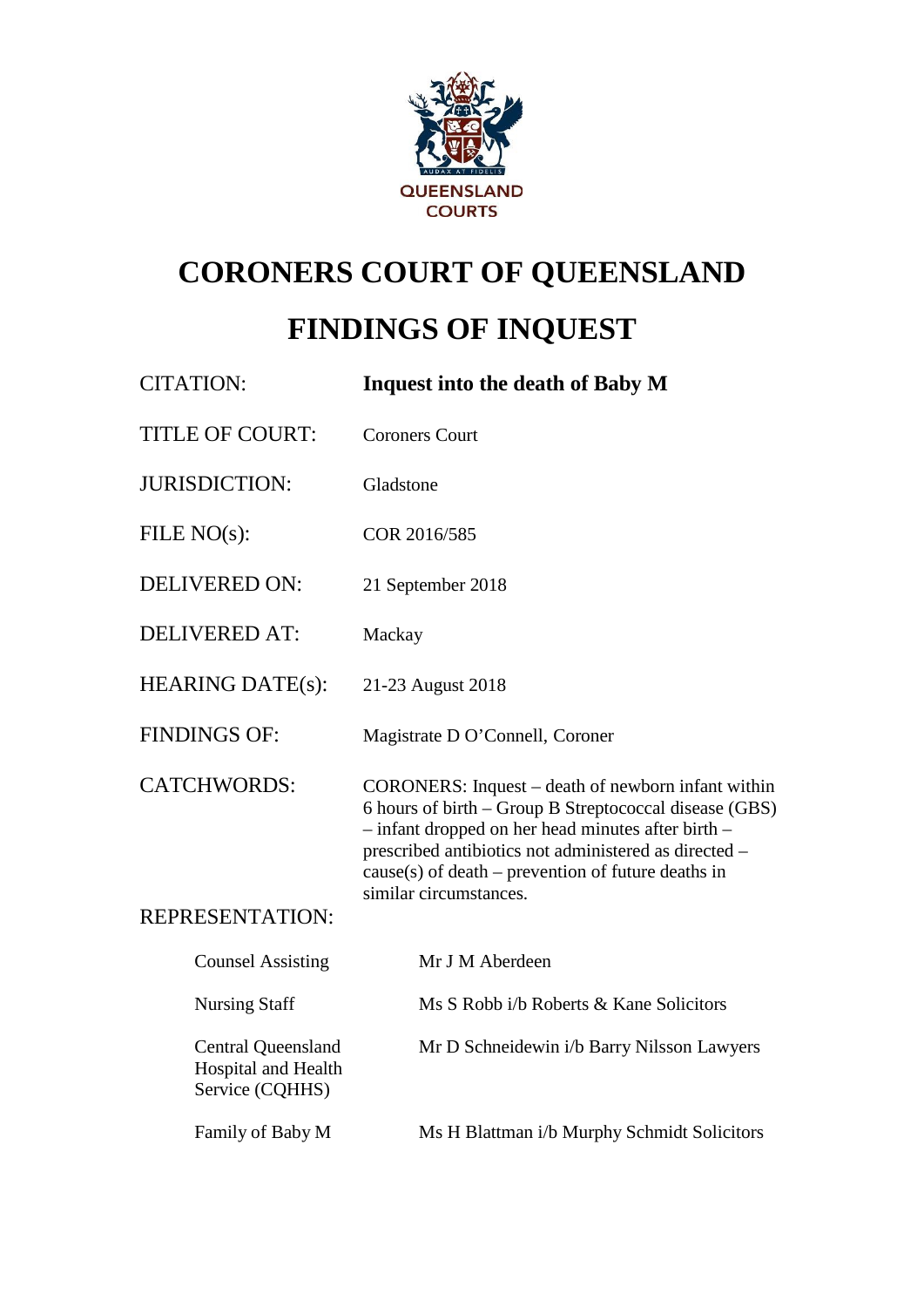#### **Baby M**

- [1]. On 11 February 2016 baby  $M<sup>1</sup>$  died shortly<sup>2</sup> after being born in a hospital birthing suite. When she was born her condition appeared poor but she suffered an acute injury when a nurse fell whilst carrying her to another birthing suite because an item of a medical apparatus<sup>3</sup> was unavailable at the first birthing suite. The parents had concerns about the pre-natal care, timeliness of their presentation to hospital, the baby's condition when born, the suitability of the equipment in this birthing suite, the fall by the nurse<sup>4</sup>, and resuscitation efforts.
- [2]. The medical issues were complex with some differences of opinion requiring resolution by me.

#### **Tasks to be performed**

- [3]. My primary task under the Coroners Act 2003 is to make findings as to who the deceased person is, how, when, where, and what, caused them to die<sup>5</sup>.
- [4]. Accordingly the List of Issues for this Inquest are:-
	- 1. The information required by section 45(2) of the *Coroners Act 2003*, namely when, where and how baby M died, and what caused her death,
	- 2. The extent to which each of the following conditions contributed (if at all) to baby M's death:-
		- (a) ) Group B streptococcus (GBS) infection (sepsis);
		- (b) meconium aspiration;
		- (c) ) birth trauma;
		- (d) head injury as a result of a fall.
	- 3. Whether any aspect of the prenatal care provided, or omitted to be provided, to Ms Brieann Keldie contributed in any way to baby M's death?
	- 4. Whether the equipment available in Gladstone hospital's birthing suite #4, for the birth of baby M, was adequate, operable, and appropriately located?

<sup>&</sup>lt;sup>1</sup> The naming of the deceased as simply 'Baby M' is to allow some level of privacy to the family. Technically she was a neonate being less than 28 days of age.

<sup>2</sup> Approximately five hours, passing away at 04.36 hours

<sup>&</sup>lt;sup>3</sup> A small piece of plastic tubing, termed an adaptor, which allows the diameter of the disposable flexible air tube to seal properly at the machine. It was explained that the small adapter can be inadvertently disposed of when the used air tube is disposed of as they are, understandably like much medical equipment, a single use item. Some may term the adaptor as a 'connector' on a resuscitation device used on a resuscitation table. Adaptor and connector are interchangeable terms for this item (incidentally manufactured by another company). Some exhibits referred to the resuscitation table as being a "Resusicitaire", but Dr Birch (exhibit A.9, at heading 4) clarifies that this is a brand name of a type of resuscitation table. The connector is hardly an elaborate or expensive item of medical equipment.

<sup>&</sup>lt;sup>4</sup> I am merely broadly terming by categories a number of individual concerns.

<sup>&</sup>lt;sup>5</sup> Coroners Act 2003 s.  $45(2)(a) - (e)$  inclusive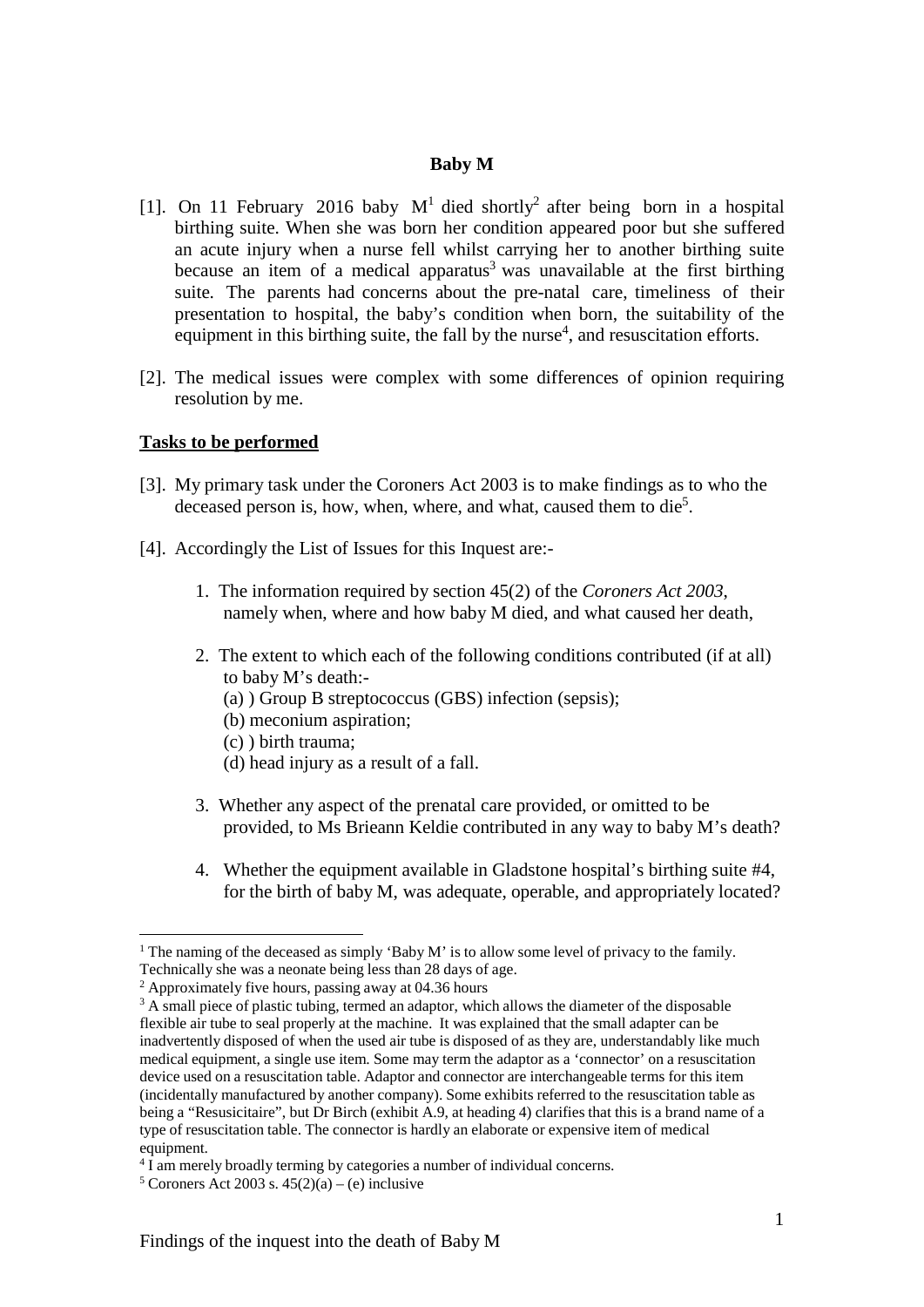- 5. Whether the care and treatment afforded to baby M immediately following her birth was consistent with best practice? and
- 6. Did staffing arrangements of the Gladstone hospital contribute, in any way, to the events which resulted in baby M's death?
- [5]. The second task in any inquest is for the coroner to make comments on anything connected with the death investigated at an inquest that relate to public health or safety, the administration of justice, or ways to prevent deaths from happening in similar circumstances in the future<sup>6</sup>.
- [6]. The third task is that if I reasonably suspect a person has committed an offence<sup>7</sup>, committed official misconduct<sup>8</sup>, or contravened a person's professional or trade, standard or obligation<sup>9</sup>, then I may refer that information to the appropriate disciplinary body for them to take any action they deem appropriate  $10$ .

## **Factual Background & Evidence**

- [7]. This was the second pregnancy for Brieann Keldie. Her first child was born on 29 July 2005. That birth was by induction at nine days overdue. The baby was delivered naturally and without issue. The labour was about five hours in total from when induction commenced $11$ .
- [8]. Her second pregnancy, M, was first confirmed at about nineteen weeks gestation. There is no issue in this of itself except that it makes due date prediction much less accurate. The mother had pre-natal care at the Gold Coast which was all unremarkable<sup>12</sup>, and the pregnancy appeared to be progressing well, and without incident. M's parents then relocated to Gladstone and the medical records for the pregnancy were transferred to the Gladstone Hospital. The decision to transfer the records was made around 23 December 2015, and the mother first contacted the Gladstone Hospital on 4 January 2016. There is nothing in that short window of time that is of any particular relevance.
- [9]. Whilst under the care of the midwives at the Gold Coast there was determined an estimated due date of about 27 January 2016. This estimate was considered more difficult due to the somewhat late, at nineteen weeks, confirmation of pregnancy.

 $6$  ibid s.46(1)

<sup>7</sup> Ibid s.48(2)

<sup>8</sup> Ibid s.48(3)

 $9$  Ibid s.48(4)

<sup>&</sup>lt;sup>10</sup> In these findings I address these three tasks in their usual order, section 45 Findings, section 46 Coroners Comments, and then section 48 Reporting Offences or Misconduct. I have used headings, for convenience only, for each of these in my findings.

 $11$  11:30 PM until 4:29 AM, see paragraphs six and twelve of exhibit B.2

 $12$  Except for the estimated Due Date, and signs for presentation to hospital for delivery which I make comment upon.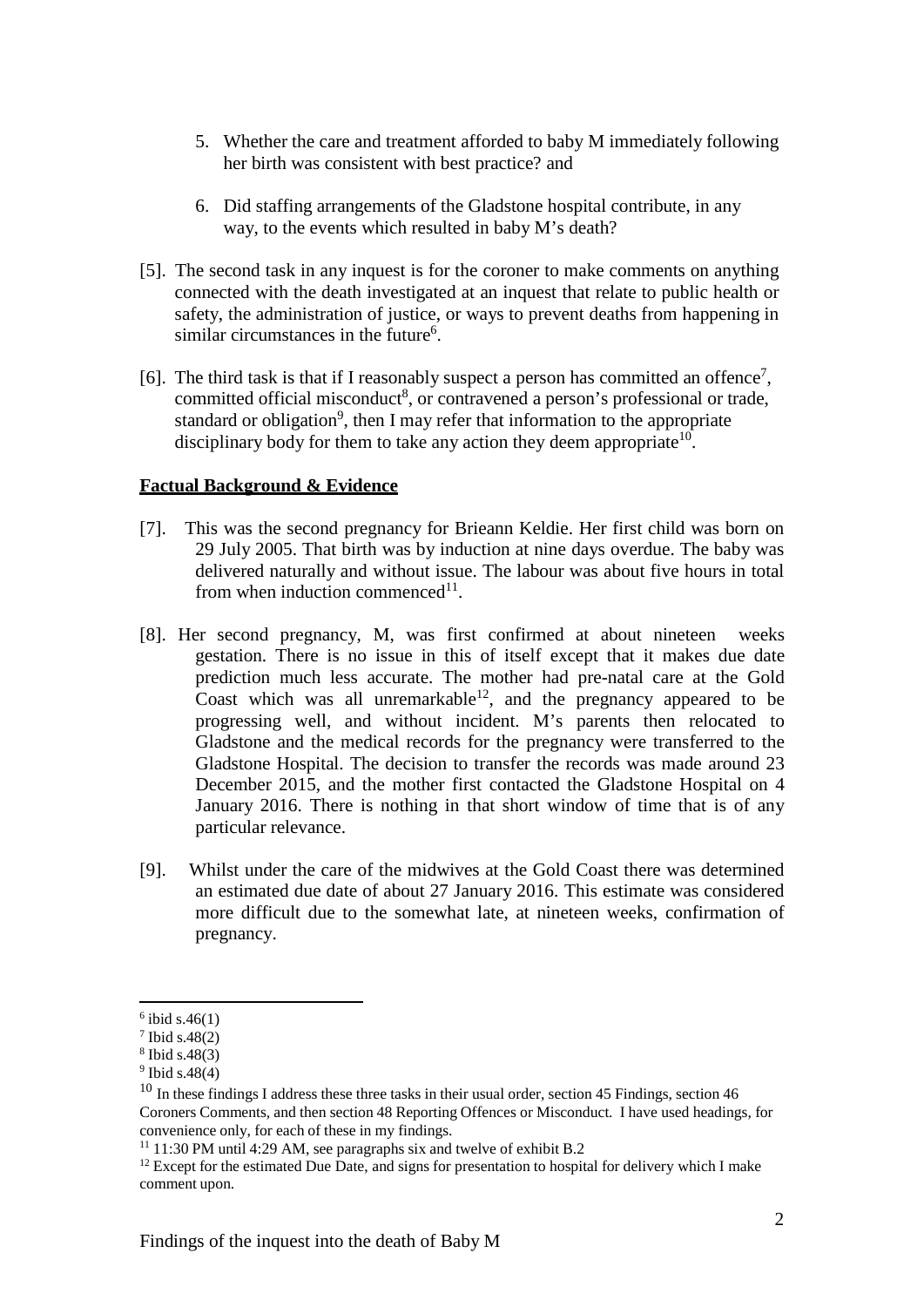- [10]. Whilst in Gladstone Ms Keldie consulted her new GP on 5 January 2016, with a referral for further follow-up at the Gladstone Hospital from about the thirtysix weeks pregnant time. The pre-natal health checks and assessments showed the mother and baby were progressing as usual with no particular event of real significance until at the forty weeks pregnant mark<sup>13</sup>.
- [11]. At forty weeks Ms Keldie attended the hospital for an appointment where she was seen by a midwife. The midwife enquired if she was to be induced and whether she wanted a 'stretch and sweep' of her membranes. Ms Keldie declined. She was booked in for a further appointment the following week, with a doctor.
- [12]. At her forty-one week appointment the doctor sought to do an internal examination but Ms Keldie declined as she thought there was no need for this. At that appointment she was booked in for a further appointment the following week and to be induced at 7.00 AM on 11 February 2016. She went into labour naturally the night before this anticipated appointment.
- [13]. At the forty-one weeks and six days appointment she had an internal examination which found that her cervix was two centimetres dilated and soft. At that time foetal heart monitoring was conducted for about an hour. The baby's heart rate was strong but significantly, in my view, it showed the mother was having one contraction about every  $7.5$  - 10 minutes<sup>14</sup>. Her scheduled induction was not due for another forty-four hours and it was a second pregnancy.
- [14]. The next day at about 3.00 PM Ms Keldie noticed slight cramping and back pain which increased to be stronger at 5:30 PM. She kept doing home tasks to keep herself busy, perhaps to stop her from focusing on the pain. Clearly she has a degree of stoicism and was calm in the circumstances. I am not critical of her, rather she was not overly nervous about what she thought were early labour signs.
- [15]. At 10:05  $PM<sup>15</sup>$  she called the hospital and advised she was having contractions of three every fifteen minutes, was forty-two weeks pregnant with her second baby, and was due to be induced at 7.00 AM the following day. Her waters had not broken and she advised of other relevant signs that she had observed. She told them she lived about twenty minutes away by car. She said the maternity ward staff member told her to stay at home until her waters broke or

<sup>&</sup>lt;sup>13</sup> accordingly I will provide particular focus on the events and what occurred from forty weeks to M's death as there does not appear to be a great deal of issues (excepting the due date accuracy due to late pregnancy determination, and advice given as to when to present at hospital when labour is suspected) in the pregnancy or the midwifery practises up until that time. I am not discounting entirely what occurred up to forty weeks, rather it is just less remarkable as to the events which unfold in relation to the death.

<sup>&</sup>lt;sup>14</sup> I am indebted to Mrs Foyle for interpreting the CTG printout in simple layman's terms. The CTG showed early, and consistent, signs of labour with regular contractions.

<sup>&</sup>lt;sup>15</sup> Ms Keldie said 10.05PM based on her Optus telephone records, whilst the midwife thought 10.30PM. Ms Keldie is who I accept on this issue of when the telephone call occurred.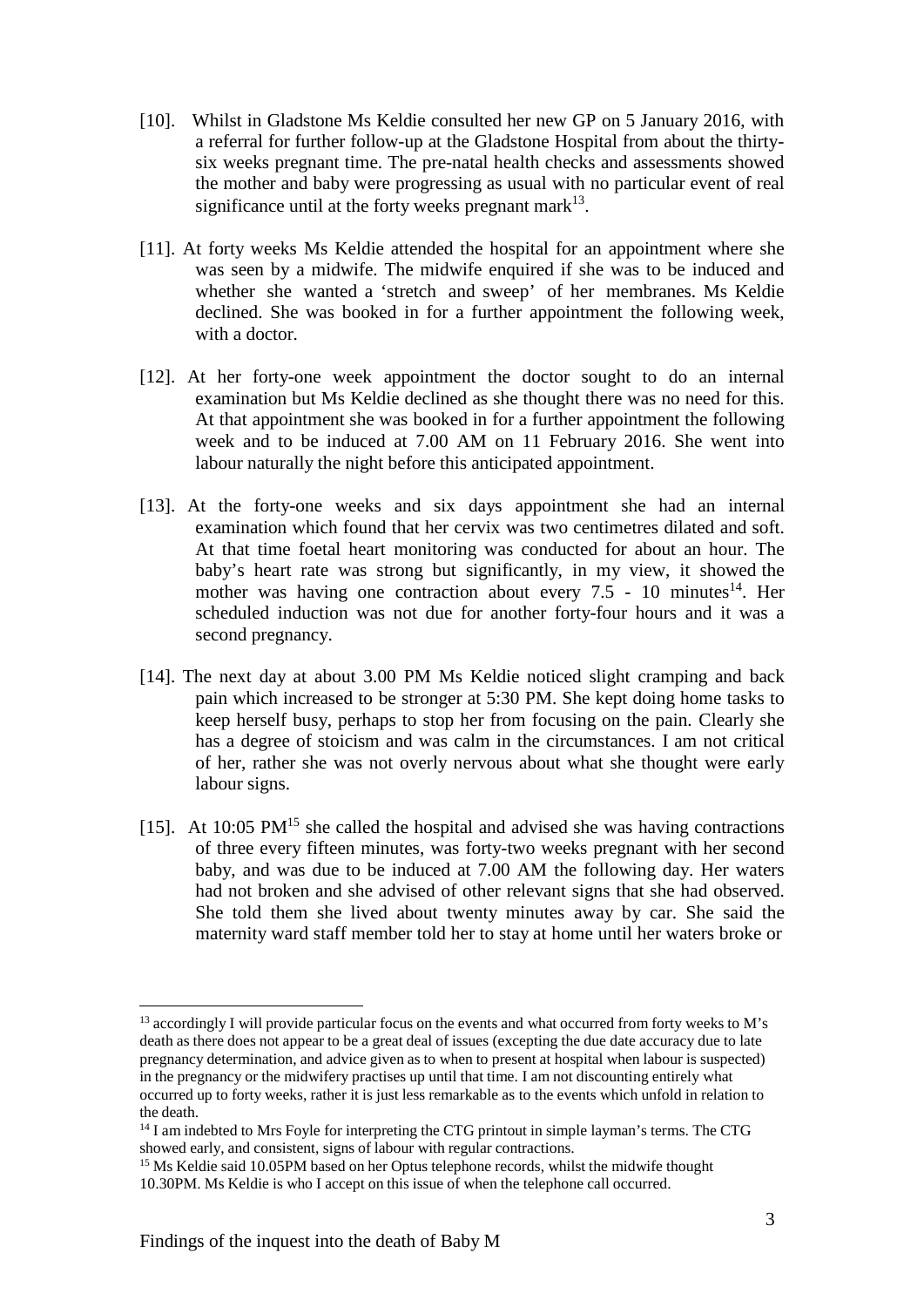she could not handle the pain any further. Ten minutes later at  $10:15 \text{ PM}^{16}$  she woke her husband and advised they were heading to hospital<sup>17</sup>. Fifteen minutes later they departed in their motor vehicle and arrived at the hospital car park at about 11.00 PM. At this time her contractions were very strong and close together. By 11:10 PM her waters had broken whilst in the hospital corridor as she was heading to the lift for the maternity ward. Whilst in the lift she felt the urge to push. She was in the maternity ward by 11:20 PM. Eleven minutes later, at 11.31 PM, M was born.

The critical events of the birth:

- [16]. What was very evident was that the birthing process from her arrival at hospital to the time of delivery of the baby, was very rushed. There were only about eleven minutes from when she first arrived at the maternity ward to when M was born. This meant there was limited time whilst present in the birthing suite for the luxury of checking the equipment, which could happen if a more protracted labour progressed<sup>18</sup>.
- [17]. When M was born she was first noticed to be 'pink' and took one small 'gasp'. She was then taken to the resuscitation table within the birthing suite where more formal post-natal observations commenced. It was noticed at this time that she was not breathing and her first Apgar assessment was very low. The nurse at the resuscitation table went to give her ventilation support but the particular brand of mask and hose available was incompatible with the resuscitation table unit as they were different brands and the adaptor required to make them compatible was missing. The nurse then wrapped and picked up M in a blanket and realising that time was essential (as about one minute had already passed) she commenced to walk swiftly, described as half walking/half running, to the next available resuscitation table which was in birthing suite 3. I was told in evidence this was about twenty metres away down a corridor. As the nurse exited birthing suite 4 the nurse slipped on some fluid<sup>19</sup> on the floor, and fell forward. The nurse fell to her knees but lost hold of the baby and the baby fell from the blanket onto the floor in the corridor<sup>20</sup>. This was a tragic and most unfortunate event, but entirely accidental.
- [18]. Whilst M was being transferred to the next resuscitation table there was a period of about two-three minutes, being the variety of estimates that the baby was without supplied air for resuscitation. Whilst a range of two-three minutes was given from various witnesses I find that three minutes is most likely the duration based on the records kept by the scribe who recorded events in M's chart. The entries indicate a period of three minutes from birth until commencement of resuscitation table ventilation support.

<sup>16</sup> About two or three minutes after her telephone call finished as its' duration was 7-8 minutes ascertained from her telephone records.

<sup>&</sup>lt;sup>17</sup> Not an unusual scenario in my experience.

<sup>&</sup>lt;sup>18</sup> Not that this is the correct approach, daily checking was scheduled as a nurse responsibility.

<sup>&</sup>lt;sup>19</sup> Likely birthing bodily fluid, not a spilt drink nor floor wet from cleaning

 $20$  Being in the corridor it was not witnessed by the father or mother, although both realised the nurse had fallen and their baby dropped.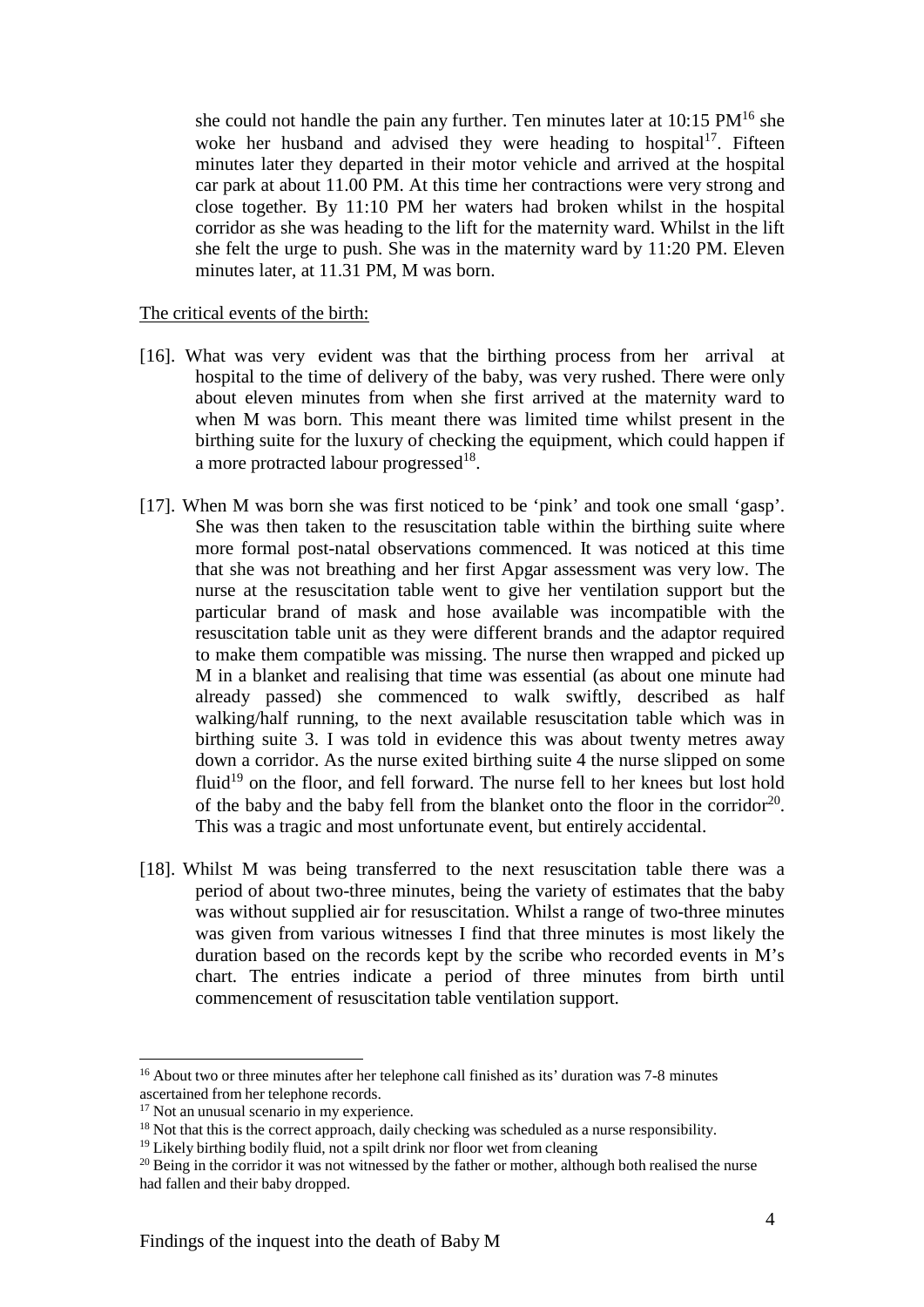- [19]. What was noticed in the early assessment of M was that she was in poor condition and so the on-call doctor was called. Dr Chipa was the most senior doctor to attend to M and he said that when he first observed the baby, just a few minutes after birth, that she appeared blue. What is likely is that due to the few minutes without air her initial pink appearance had changed to pale and then blue by the time Dr Chipa attended her. Her condition had deteriorated in those few minutes. Dr Chipa immediately commenced steps for resuscitation. The descending priority of these are Airways, Breathing, Circulation, Drugs<sup>21</sup>. Dr Chipa explained that the resuscitation of M was difficult because there was a lot of fluid in her lungs and as there was progress from clearing airways to breathing support that quite often they had to go back to clearing airways as further fluid became apparent. Dr Chipa also said that it was only when Airways, Breathing, and Circulation had been stabilised that consideration was made to administer  $Drugs^{22}$ . I appreciate this, and accept that, and I am not critical of him in this regard. It was stated by a number of medical personnel that the resuscitation was protracted and difficult. The term used was 'that there was chaos but it was not chaotic'. What they were trying to convey was that there were numerous difficulties being encountered in a difficult and tense situation $^{23}$ .
- [20]. It is appropriate to comment on the issue of administration of antibiotics after she was born. There were concerns raised about whether the administration of antibiotics could have occurred as early as 12:20 PM. That certainly seems possible for at that time an IV cannula was first established. Dr Chipa was at pains to point out that at that time circulation had not been stabilised, and so the priority was to administer fluids to establish and stabilise the baby. There was a question raised as to whether antibiotics were then considered for a differential diagnosis of possible sepsis, and I note from the patient records that blood was drawn for cultures to be performed. That is clear evidence that consideration of a possible sepsis was then in the mind of the clinicians, so it could not be said that they 'overlooked' this possibility<sup>24</sup>. Rather, in my view and supported by the evidence of the treating doctors, they simply did not have the patient to the required level of stability to administer antibiotics whilst other resuscitative measures remained the priority.
- [21]. One critical aspect to note is that there was written a prescription<sup>25</sup> to administer IV antibiotics at 1:25 AM, but there is no record it was ever administered. Each nurse stated that they never heard a verbal order being made for IV antibiotics. The doctor could not specifically recall stating out loud an order, but clearly the medication chart was written up for this to be administered. I find that no antibiotics were administered to baby M. Unfortunately no medical expert could state whether that would have altered

<sup>&</sup>lt;sup>21</sup> 'A,B,C,D' as I was reminded so often at the inquest.

 $22$  I use capitalisation to highlight the A, B, C, D approach

 $^{23}$  I am also cognisant that this is a regional hospital, tertiary level 3, and not a major metropolitan hospital, a tertiary level 6, which would have more staff, better trained and drilled in precisely this occurrence, and have greater facilities or resources.

<sup>&</sup>lt;sup>24</sup> An inference I reject

 $25$  A doctor writes the prescription, and a nurse administers the medication dose (in the usual run of things).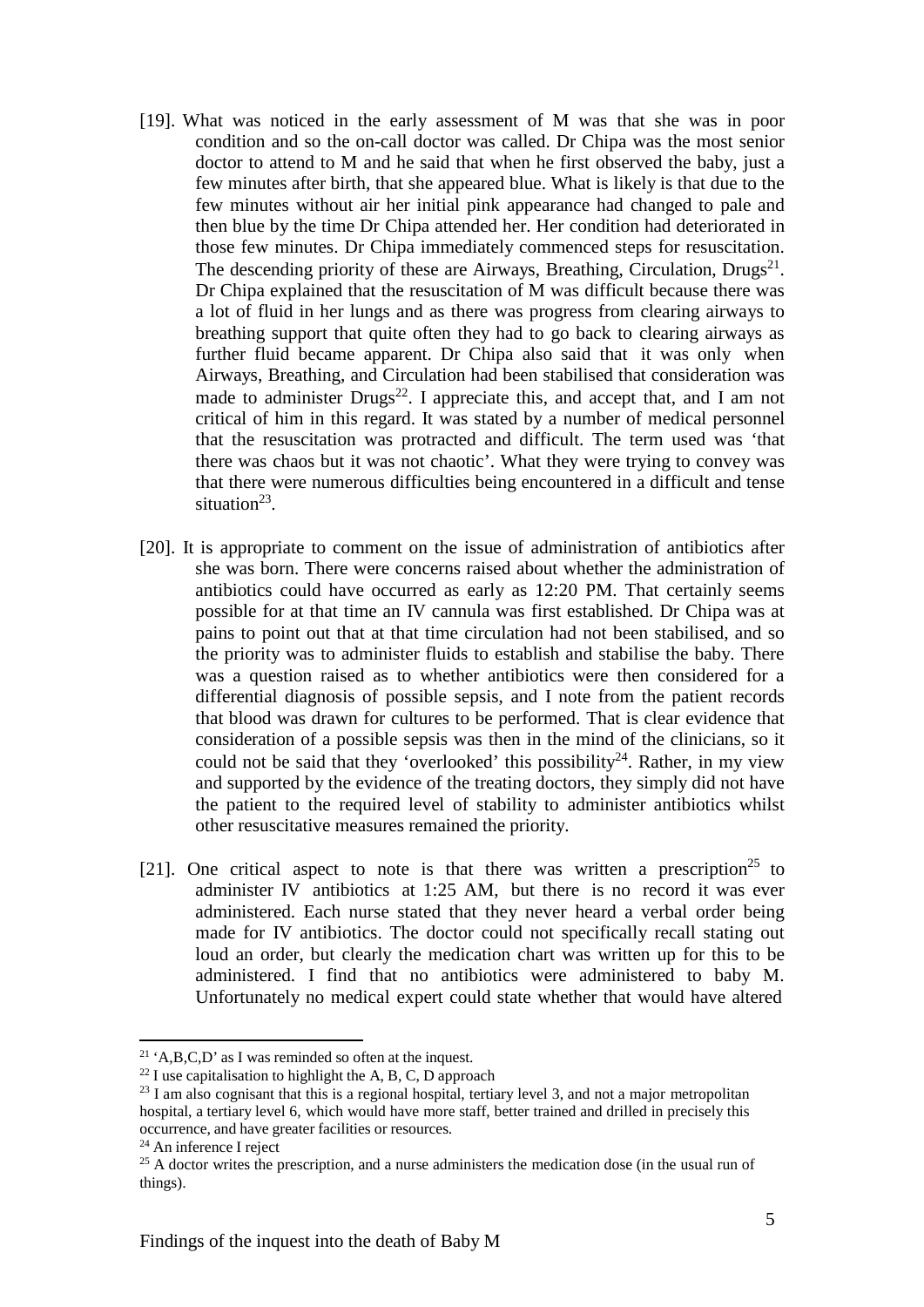the outcome for baby M, and it was thought likely that in her poor condition when she was born (or very shortly after) that it was unlikely that antibiotics would have altered her outcome.

[22]. Complicating M's underlying sepsis condition was the fact that she was dropped to the floor. At autopsy there was found a fracture to the right side of her head, and another to the left, but in resolving the causation of these I am satisfied that the fracture to the right side of the head, which was a significant fracture, was caused in the fall to the floor<sup>26</sup>. The fracture, much more minor, to the left side of the head was due to birthing injury as she had a precipitous birth.

## **Medical Opinion**

[23]. The medical opinions as to appropriateness of prenatal care<sup>27</sup> and cause of death were in issue and required resolution.

#### Pre-natal care:

- [24]. The inquest had the benefit of a review of the pre-natal care by an experienced obstetrician, Dr Etherington. His opinion<sup>28</sup> was that Ms Keldie was not a suitable candidate for low risk midwifery only care in view of:
	- a. her previous post-date small for gestational age (SGA) delivery;
	- b. that the clinical concerns of the SGA baby in this pregnancy were not supported by ultrasound evaluation;
	- c. the pregnancy went significantly post-date (as the optimum time to induce labour is between seven and ten days post-date as the risks to the foetus rises thereafter)<sup>29</sup>;
	- d. she should not have been advised to stay at home when experiencing the presence of strong uterine contractions to await the rupture of her membranes;
	- e. this was the second, or subsequent, pregnancy and a labour can progress very swiftly which can likely to lead to deliveries occurring in the absence of appropriate assistance;
	- f. she should have been advised to attend the birthing suite without delay when she telephoned at 10:05 PM;
	- g. as there was a record that she was GBS positive in the patients chart<sup>30</sup> that is another reason she should have been advised to attend the birthing suite when the call was made at 10:05 PM (so that appropriate antibiotics prophylaxis could be administered).
- [25]. Put simply, in his professional opinion it was not a low risk pregnancy from the outset.

<sup>26</sup> Dr Buxton helpfully also clarified this in his evidence.

 $27$  The prenatal care must be viewed with a consideration to avoid any hindsight bias

 $28$  Exhibit A.7

<sup>29</sup> Ms Keldie did not go into labour until 14 days after her due date

<sup>30</sup> Where this entry came from was unable to be resolved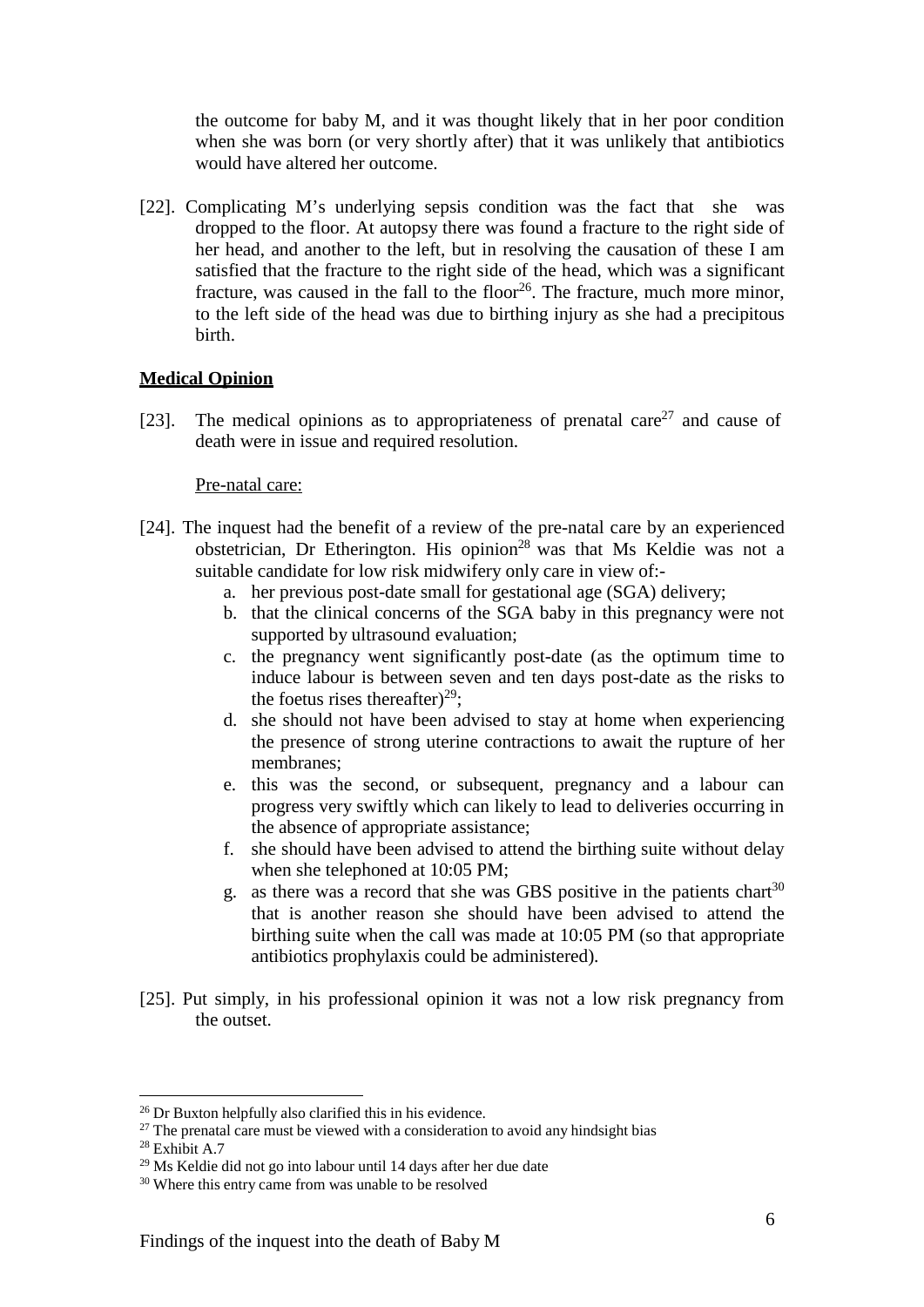- [26]. As to the fact that the prior day she was monitored as having contractions at one every 7.5 to 10 minutes, the advice to go home was in his professional opinion unwise without further investigation of her conditions and circumstances (he considered that with patients who live thirty or so minutes by car from the hospital it would have been his advice to remain at hospital.
- [27]. In view of this being a second pregnancy, with the first delivery being fairly quick, and this pregnancy being well overdue for term, it is most unfortunate that the opportunity to induce the labour at that the optimum time<sup>31</sup> of  $7-10$ days post-due date did not occur. Inducing occurs at a pre-determined time and in the setting of the hospital's birthing suite. Perhaps there needs to be greater emphasis on 'encouragement' for inducing a labour when the clinical history as occurred in this case is present.
- [28]. In addition Mrs Foyle said that in her extensive midwifery experience she would have investigated much further the mother's symptoms of labour when the CTG showed regular contractions on 9 February 2016. Likely a decision would have then been made to advise Ms Keldie not to go home.
- [29]. Accordingly the pre-natal care was not appropriate in all the circumstances and there were significant missed opportunities.

#### Medical Cause of death

Autopsy findings

[30]. The forensic pathologist provided an Autopsy Report and clarified certain of his Findings in evidence at the inquest. In essence Dr Buxton, a very experienced forensic pathologist, found an overwhelming sepsis and two fracture injuries to the skull. The first fracture to the left side was minor  $32$ , and likely birth trauma, the second on the right was significant<sup>33</sup> and was likely<sup>34</sup> due to the fall and drop by the nurse. The nature of the sepsis was Group B Streptococcus, a very common strain, but significantly it was found extensively<sup>35</sup> in baby M (Dr Buxton took blood and spinal fluid samples for microbiology testing, a helpful and thorough approach). The fluid in the lungs was minimal, likely due to the resuscitation undertaken, although haemorrhaging was noted. Accordingly it appears that meconium aspiration was not a significant causal factor in death $36$ .

<sup>&</sup>lt;sup>31</sup> And Dr Etherington said there is discussion amongst the obstetric profession that at 39 weeks may be more appropriate.

<sup>32</sup> Described as a little bleeding, not dramatic

<sup>&</sup>lt;sup>33</sup> Described as a larger injury, more significant, caused blood running down the spinal canal.

 $34$  Dr Buxton described the injury as consistent with a fall from height. Importantly the two traumas were distinguishable as to their causation, extent of injury, and causal link to the baby's condition.

<sup>&</sup>lt;sup>35</sup> Whether the presence in the spinal fluid sample is simply due to blood running to there from the skull injury or the invasiveness of the septic condition throughout the body I cannot determine.

<sup>&</sup>lt;sup>36</sup> This is also supported by the fact that Dr Birch thought that the lung haemorrhaging was due to the underlying sepsis and head injury trauma from the fall (causing the flight or fright response within the baby).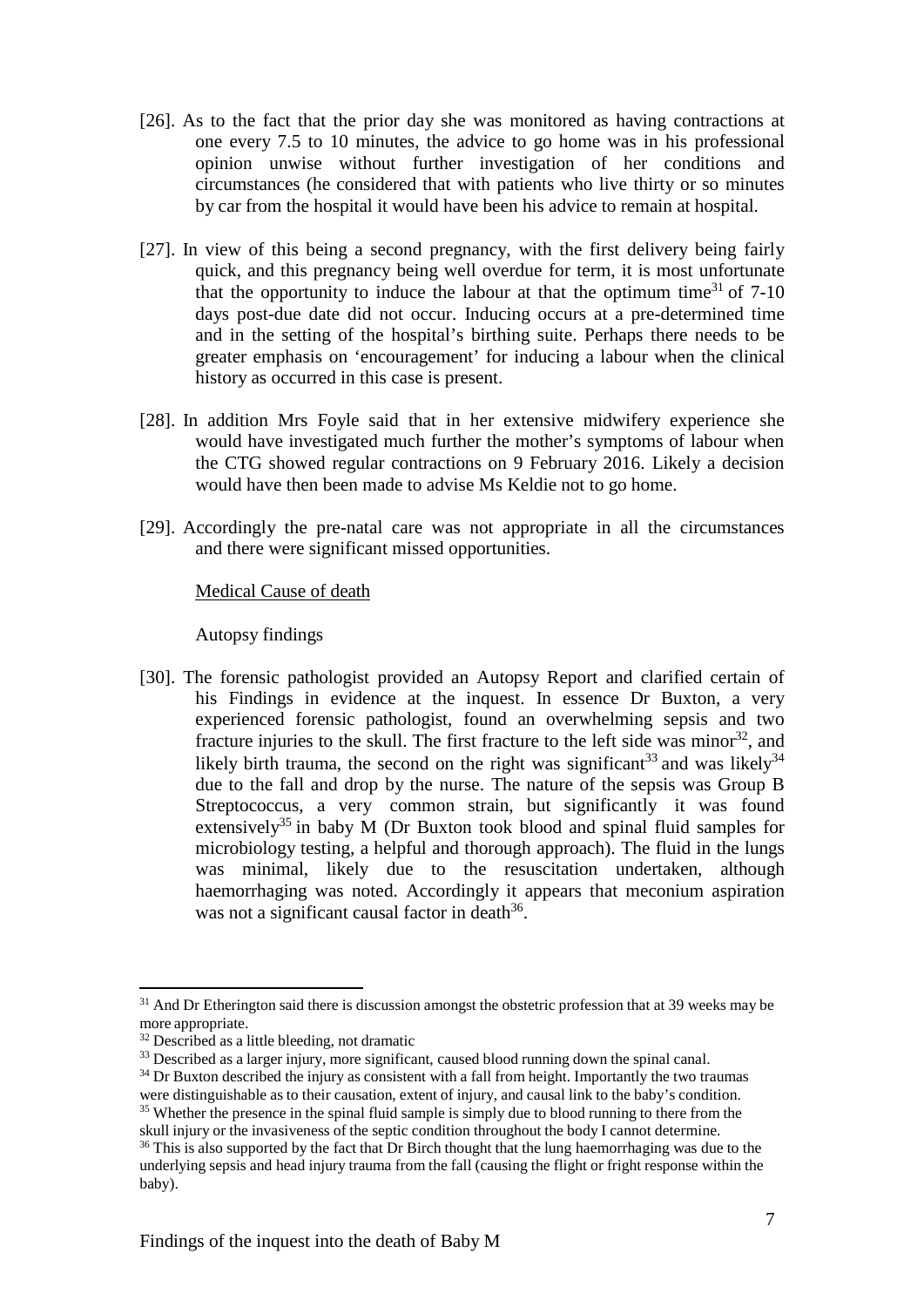Identified shortcomings in the post-natal care and resuscitation:

[31]. The issues identified in the post-natal care by the reviewing paediatrician Dr Pita Birch was that there was a delay in the administration<sup>37</sup> of antibiotics after delivery occurred but that even if antibiotics had been given earlier (or even at all perhaps is most accurate) and if appropriate ventilation support was given to the neonate he would be very guarded as to the baby's survival because it is difficult to determine if survival would have occurred. Dr Birch was of the opinion that even in a tertiary level six hospital, with the best care, survival prospects were only about 20-40%, and understandably were far less in a regional tertiary level three hospital. What was clear to me from Dr Birch's evidence was that whilst the efforts at resuscitation could have been better they were acceptable in the nature of the clinical setting, staffing arrangements, and facilities available, at that time. As I stated the failure to administer antibiotics at the earliest available opportunity was the significant failing that he identified. In saying this I have placed to one side the obvious failing, described as an omission<sup>38</sup> by one witness, of the resuscitation table having non-operable ventilation support. Dr Birch was also of the opinion that GBS played the largest past in the pulmonary haemorrhage found at autopsy, which was a significant underlying condition to the baby's cause of death.

#### **List of Inquest Issues Answers**

#### **Coroners Act s. 45(2): 'Findings'**

- [32]. Dealing with the list of issues for this inquest the answers are as follows:-
- [33]. Issue 1. My primary task is the information required by section 45(2) of the *Coroners Act 2003*, namely:
	- a. Who the deceased person is  $-$  Baby  $M^{39}$ ,
	- b. How the person died being born with a high level of Group B Streptococcus infection and being dropped from a height, in a fall, shortly after birth,
	- c. When the person died 11 February 2016<sup>40</sup>,
	- d. Where the person died Gladstone Base Hospital,  $^{41}$ , and
	- e. what caused the person to die This is outlined in paragraph [35] below.
- [34]. <u>Issue 2</u>. The extent to which each of the following conditions contributed (if at all) to baby M's death:-
	- (a) ) Group B streptococcus (GBS) infection (sepsis);
	- (b) Meconium aspiration;
	- (c) Birth trauma;

<sup>39</sup> See exhibit A1 QPS Form 1. It is necessary I state her name in full for the purposes of the Coroners

<sup>37</sup> But of course none were administered

<sup>&</sup>lt;sup>38</sup> Describing as an 'omission' is the 'plainest' terminology that could be used.

Act requirements.

<sup>40</sup> See exhibit A2 Life Extinct Form

<sup>41</sup> See exhibit A2 Life Extinct Form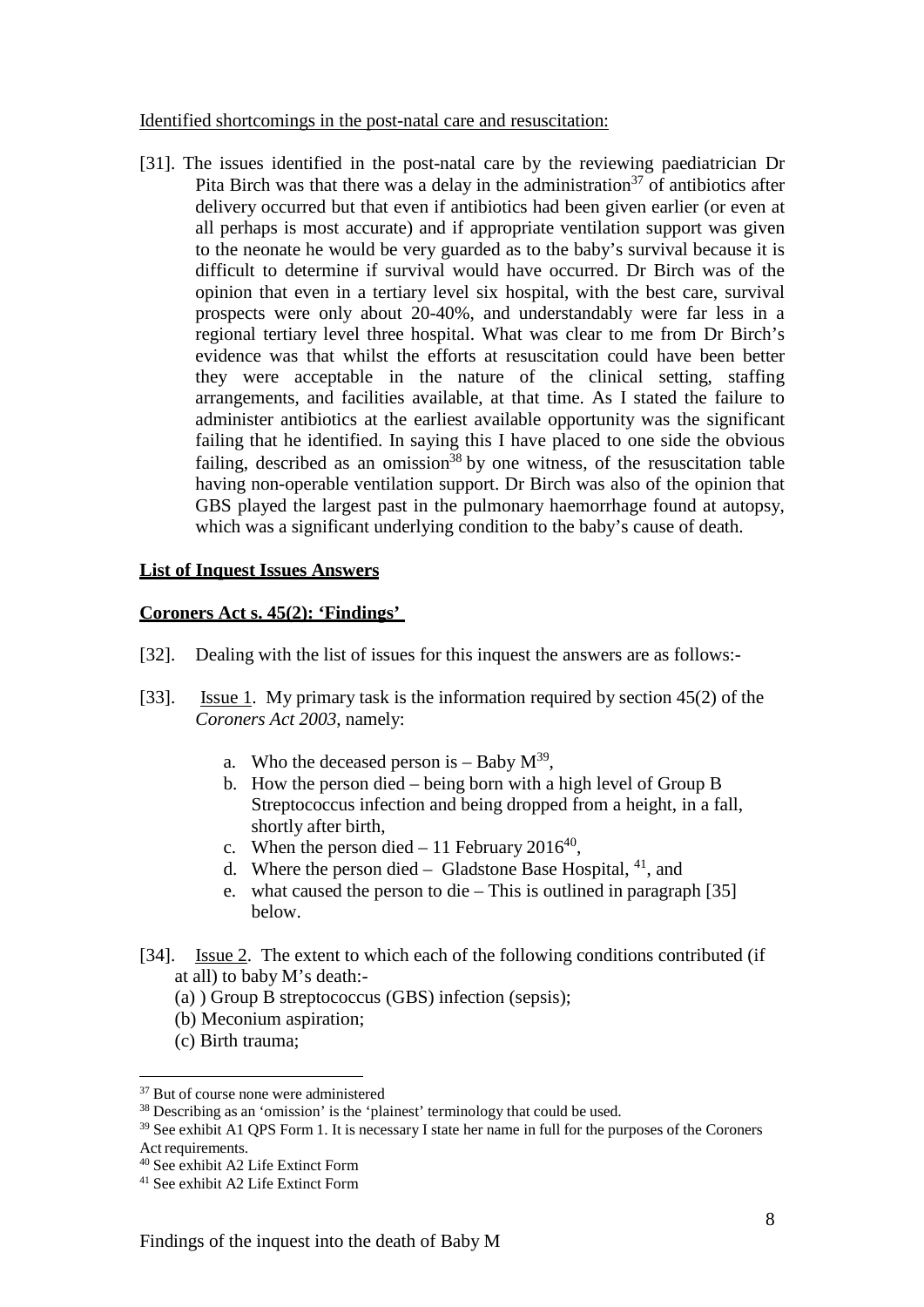(d) Head injury as a result of a fall.

- [35]. This was a somewhat problematic area but after hearing the evidence I find that the Cause of Death (in the format recorded on a death certificate<sup>42</sup>) is:
	- a. 1(a) Intracranial and intrapulmonary haemorrhage; due to
	- b. 1(b) Traumatic head injury as a result of a fall from height; due to
	- c. 1(c) Group B Streptococcus infection (Sepsis).
- [36]. Issue 3. Whether any aspect of the prenatal care provided, or omitted to be provided, to Ms Brieann Keldie contributed in any way to baby M's death?
- [37]. The pre-natal care with the 'signs' or 'presentation' to warn to attend hospital appears to be deficient when Ms Keldie was first advised of this at the Gold Coast midwife group practice, but there was ample opportunity for this to be corrected during her presentations in Gladstone. There was also a missed opportunity to schedule the induction of her delivery earlier in the pregnancy, simply one to two weeks earlier. Perhaps if induced at this time the sepsis would either be non-existent, or at least far less 'developed' in the foetus, but as Dr Buxton opined it was difficult to precisely date when the GBS sepsis developed as it was possibly 2-3 days to 7 days old, but it was certainly very established in baby M when born.
- [38]. Lastly, and it was conceded by Mrs Foyle, that at the 9 February 2017 appointment when there was established regular contractions, Ms Keldie should have been more thoroughly examined, questioned, and monitored as to the strength of the contractions, and then given advice as to whether she should stay in the hospital or if she chose to leave that she should immediately return if certain events happened. If this had occurred perhaps she would have spent greater time in the birthing suite, resulting in a less rushed time in the birthing suite which would have increased the likelihood that the deficiency in the resuscitation table equipment would have been detected, and corrected, before the delivery occurred. In addition, to my mind, it was clear that the inducing of labour should have occurred at 41-42 weeks, no later, in accordance with the *Qld Health Induction of Labour Guidelines*. This is especially so when her delayed confirmation of pregnancy occurred at 19 weeks.
- [39]. Issue 4. Whether the equipment available in Gladstone hospital's birthing suite #4, for the birth of baby M, was adequate, operable, and appropriately located?
- [40]. Clearly the medical equipment available in birth suite #4 was adequate per se, but the resuscitation table was inoperable as to its supplied air for respiratory support function (a critical element of its utility or function) due to a mismatched<sup>43</sup> hose and mask, and that mismatched hose lacking the appropriate

 $42$  Death certificates use the format of ascribing No.1, primary cause of death, and No.2 significant underlying conditions not directly causing death. The Death Certificate issued shall be amended accordingly.

<sup>43</sup> A Fisher & Paykell brand tube and mask versus a GE brand resuscitation table.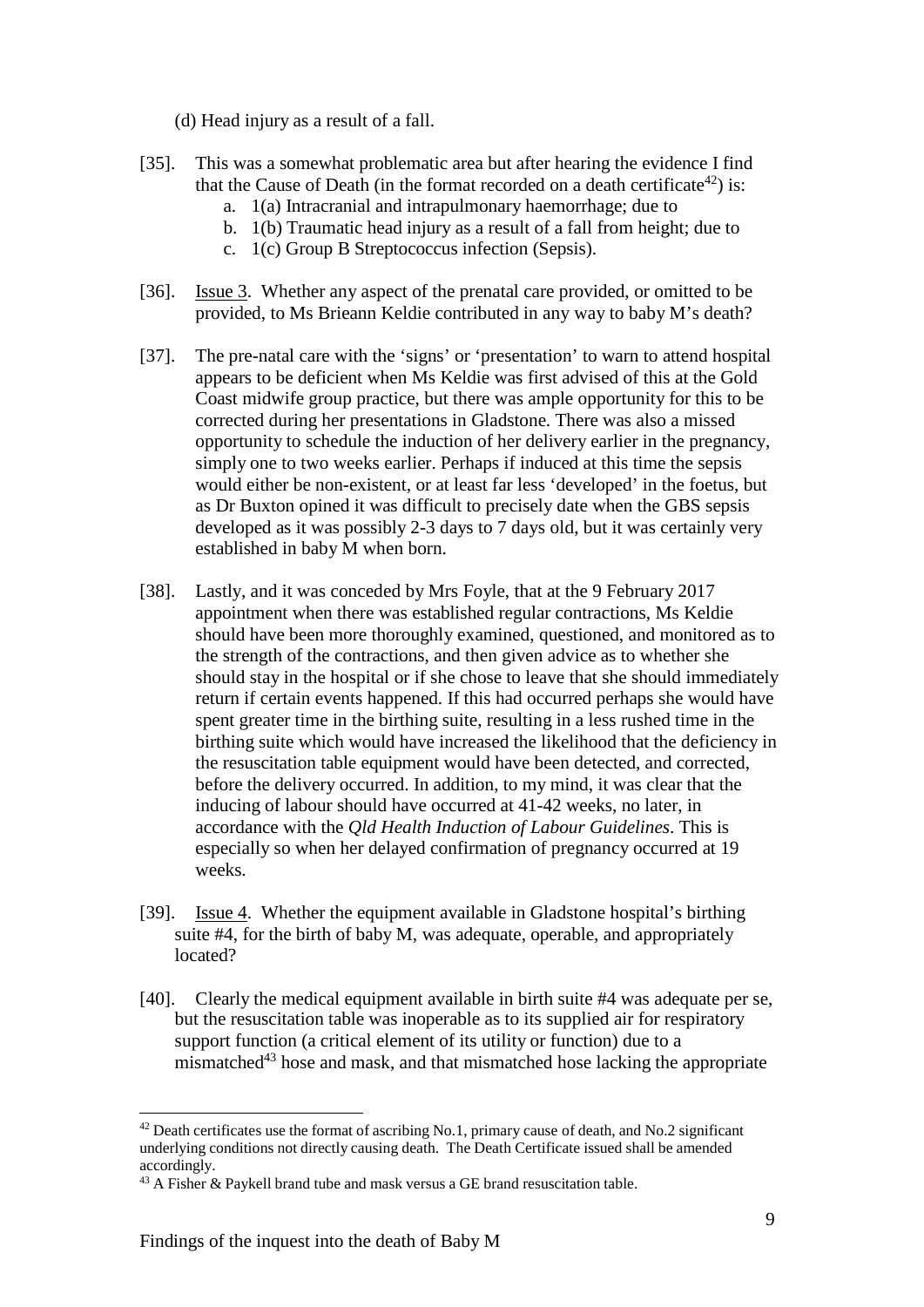connector to allow compatibility. The equipment's physical location in the suite was adequate although steps have been already taken to better facilitate its use.

- [41]. Issue 5. Whether the care and treatment afforded to baby M immediately following her birth was consistent with best practice?
- [42]. In view of the fact it was a level 3 tertiary hospital and the evidence as I accept I have no criticism of the resuscitative efforts made, although I note no antibiotics were administered. In view of the chronology of events it appears clear that even if administered (even if earlier than prescribed) it would not have altered baby M's outcome due to the significant head injury she suffered.
- [43]. The care given from birth to four minutes post birth was deficient as there was no ventilation support given, not even from the 'Ambu' bag present on each resuscitation table. I never received a convincing explanation<sup>44</sup> as to why it was not used. This was a glaring omission in best practice.
- [44]. From the evidence available there is no suggestion that aero-medical retrieval to Brisbane any earlier would have altered the baby's outcome<sup>45</sup>.
- [45]. Issue 6. Did staffing arrangements of the Gladstone hospital contribute, in any way, to the events which resulted in baby M's death?
- [46]. Whilst there was raised (about a week prior to the incident) a staffing issue relating to an insufficient number of staff $46$  it was clear in evidence, without any real contest made to that evidence, that the staffing levels management determined were considered appropriate based on patient admissions. There was in fact one full time equivalent (fte) position extra rostered for overall duties across all shifts. I do note that at the time Ms Keldie was in labour, brief as it was, there was one midwife with her at all times and the second midwife came to care for the baby once delivered. There does not appear to be any great substance $47$  to inadequate staffing arrangements at the time which contributed to the death rather, in my view, there was a lack of diligence<sup>48</sup> in nursing staff undertaking the routine daily tasks, including the checking of the equipment.

<sup>44</sup> It 'not being as effective' is not convincing in my mind.

<sup>&</sup>lt;sup>45</sup> The inherent delays in arrival of the aircraft, loading, and return to Brisbane mean that baby M would have died before arrival at a large tertiary hospital in Brisbane.

<sup>46</sup> The issue can be stated as insufficient staff numbers for the work duties such that overtime was required and breaks missed to complete routine duties. The solution suggested by the nurse logging the issue was to reduce by three the ward bed numbers from 14 to 11. With four birthing suites and the division on the Night Shift of one nurse between birth suites and ward beds it is not a significant reduction in overall terms.

 $47$  And the issue, quite rightly in my opinion, was not pressed by counsel for the nurses

<sup>48</sup> Stated at its most simplest the resuscitation tables were to be checked daily. Over the course of a month it appears this was only happening about 50% of the time. Daily checking of the resuscitation tables is the responsibility of the day shift but it was hoped that if not done, the next shift would do this duty.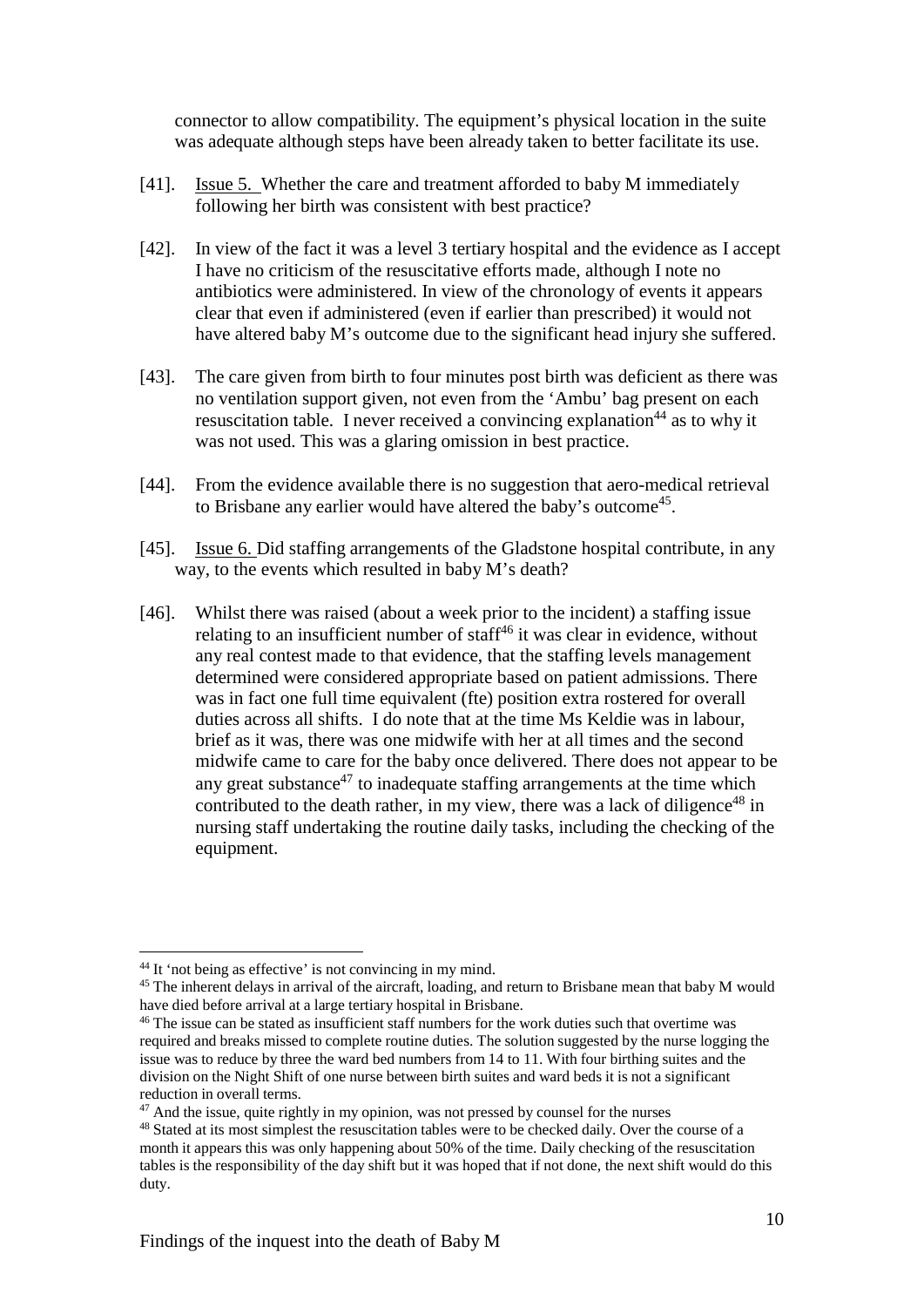#### **Coroners Act s. 46: 'Coroners Comments' (Recommendations)**

- [47]. A number of possible recommendations to prevent future deaths have already been identified by the hospital board review and pleasingly these have been implemented. Whilst the past cannot be changed lessons learned can be beneficial in preventing the repeat of these tragic circumstances. I commented at the inquest that I was pleased to see the proactive steps taken by the hospital identifying and implementing changes throughout their region<sup>49</sup>. It would be beneficial if wider education of the incident occurs so the situation does not occur elsewhere. One matter identified at inquest, which I hope has now been acted upon, is that the particular staff members involved, even if they have left employment, should receive, read, and understand, the omissions which occurred in the death of baby M so that they are not repeated.
- [48]. There was some discussion directed as to whether Universal Screening or a Risk Based Approach to GBS occurs. That is a matter for specialist consideration by health authorities. As the presence of GBS is in about one third of all pregnant women (without causing issue), it presents as a risk to the baby in about 1 in 200 births. Perhaps the best way to approach the matter, as Queensland retains the Risk Based Approach, is to ensure expectant mothers are advised of the risks, and encouraged if they wish to have the test completed, so if they are positive and there is assessed a risk to the baby then appropriate steps can be taken to administer antibiotics at the earliest available opportunity.
- [49]. There are a number of elementary recommendations to make, a number of which have already been adopted by the Hospital board, and these are:
	- a. That resuscitation tables never use an adapter, and that proprietary brand resuscitation masks only be used on that brand's resuscitation table $50$ :
	- b. That a bassinet and trolley be available in each birthing suite, and the baby is only to be transported from a room by the use of a bassinet and trolley;
	- c. That expectant mothers be informed about the incidence and issues relating to GBS, and encouraged to have screening conducted, if they choose.

<sup>&</sup>lt;sup>49</sup> Although I note there was delay in implementing some recommendations of the RCA, discovered by Mrs Foyle, and then implemented. Perhaps why 'the ball was dropped' should be clarified internally by the hospital so any future lack of implementation it is not repeated.

<sup>&</sup>lt;sup>50</sup> I do not consider I have a suitable power to direct the two manufacturers to only use items with a generic compatibility, although the idea certainly has great practical merit. Perhaps that is an issue for Regulators if manufacturers do not exercise common sense.